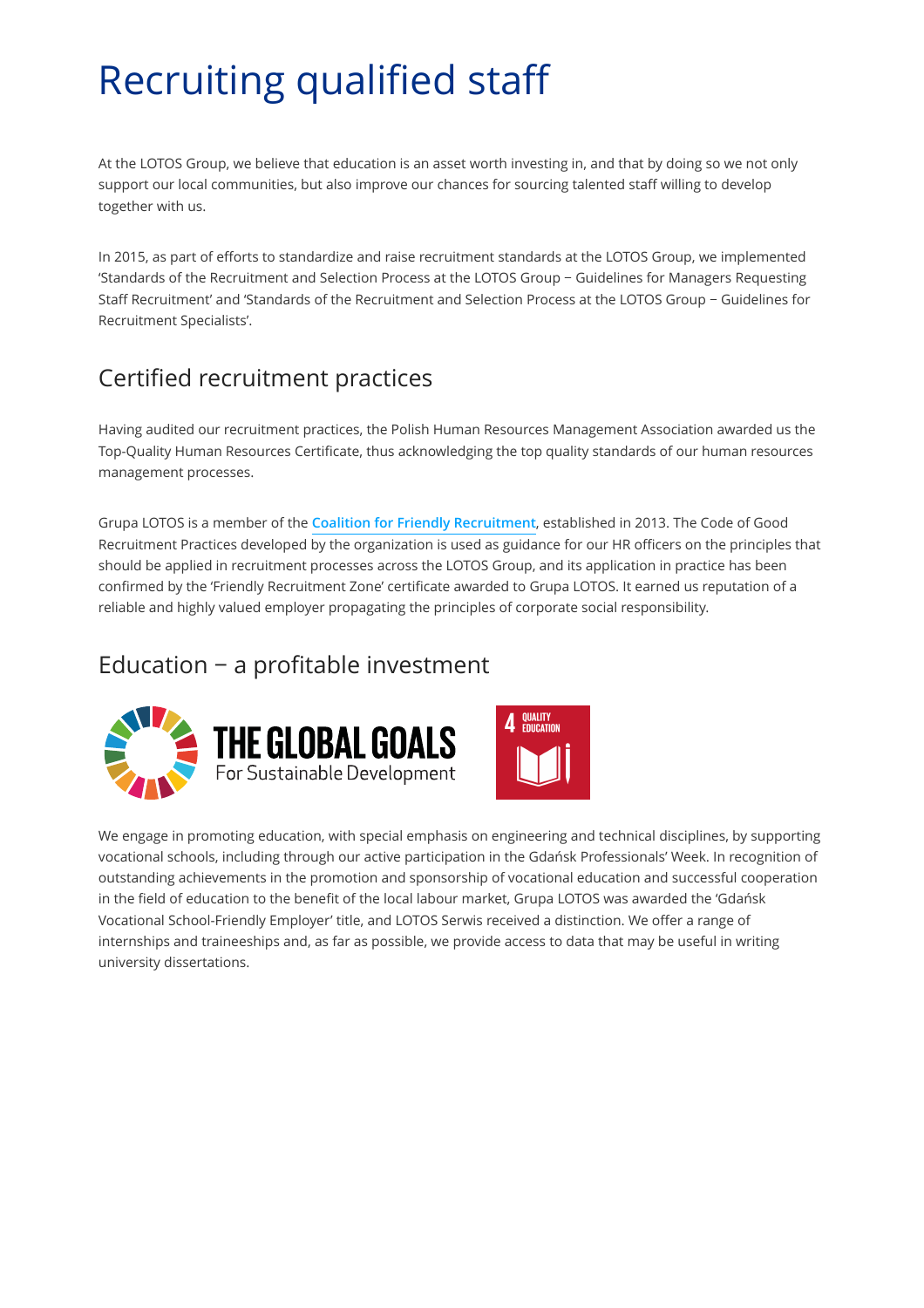Grupa LOTOS employees share their knowledge with students and teachers during workshops and classes they give at schools (e.g. LOTOS Serwis's activity at the Communications School Complex in Gdańsk, or LOTOS Kolej's at Technical Secondary School No. 3 of the K. Kałużewski and J. Sylla School Complex in Zduńska Wola). We have appointed a LOTOS ambassador for students, who helps them access educational and industry-related information and liaises with the Company as an employer through a Facebook fanpage 'Start with LOTOS'.

# **234**

**number of internships and traineeships organized by Grupa LOTOS in 2015**

In line with our business profile, we focus on partnerships with technical schools such as Gdańsk University of Technology, the AGH University of Science and Technology, Cracow University of Economics, and Faculty of Chemistry of the University of Gdańsk.

We have engaged in cooperation with the largest global student organization AIESEC and the international organization of technology students BEST, under which we organized meetings with experts who shared with students practical knowledge on their field of study; also, we promoted jobs and internships at LOTOS. We also work with HR organizations, sharing our expertise and teaching HR standards, for example we cooperated with the Polish Human Resources Management Association by organizing and administering a HR Executive Meeting at LOTOS to discuss cooperation with universities and schools.

### **What else did we do in 2015?**

- It was for the thirteenth time that the LOTOS Group joined 'Summer Internship', a local project initiated by the Mayor of Gdańsk to support students and graduates in acquiring new skills and finding their place on the labour market. In 2015, Grupa LOTOS, LOTOS Kolej and LOTOS Petrobaltic financed 16 internship placements.
- We became one of Internship Founders as part of the 'We Build the Value of the Polish Economy. Work for Us' contest organized by the Ministry of State Treasury and we offered students five internship placements with our organization. The key objective of the internships was to help the contest winners gain experience and enable them to use their knowledge and skills in practice.
- We were a partner to the 'Go4Poland. Wybierz Polskę' internship programme of the Warsaw Stock Exchange Foundation.
- $\blacksquare$  We organized meetings of our practising specialists with students representing numerous associations, including the Brevi Manu Student Scientific Association of Organization and Management Psychology, Scientific Association of Chemistry Students of the Gdańsk University of Technology, Euro-Initiative Student Scientific Association and Scientific Association of Electrical Engineering Students of the Gdańsk University of Technology. LOTOS Serwis has under its auspices the industrial automatics class at the Communication School Complex of Gdańsk. Its lecturers include heads of the I&C Maintenance and Repairs Departments.
- We continued cooperation with Vocational and Lifelong Learning Centre No. 2 in Gdańsk, the agreement on which has been renewed every three years since 2009. So far, 58 students completed their traineeships at Grupa LOTOS, and more than 30 best ones were awarded grants.